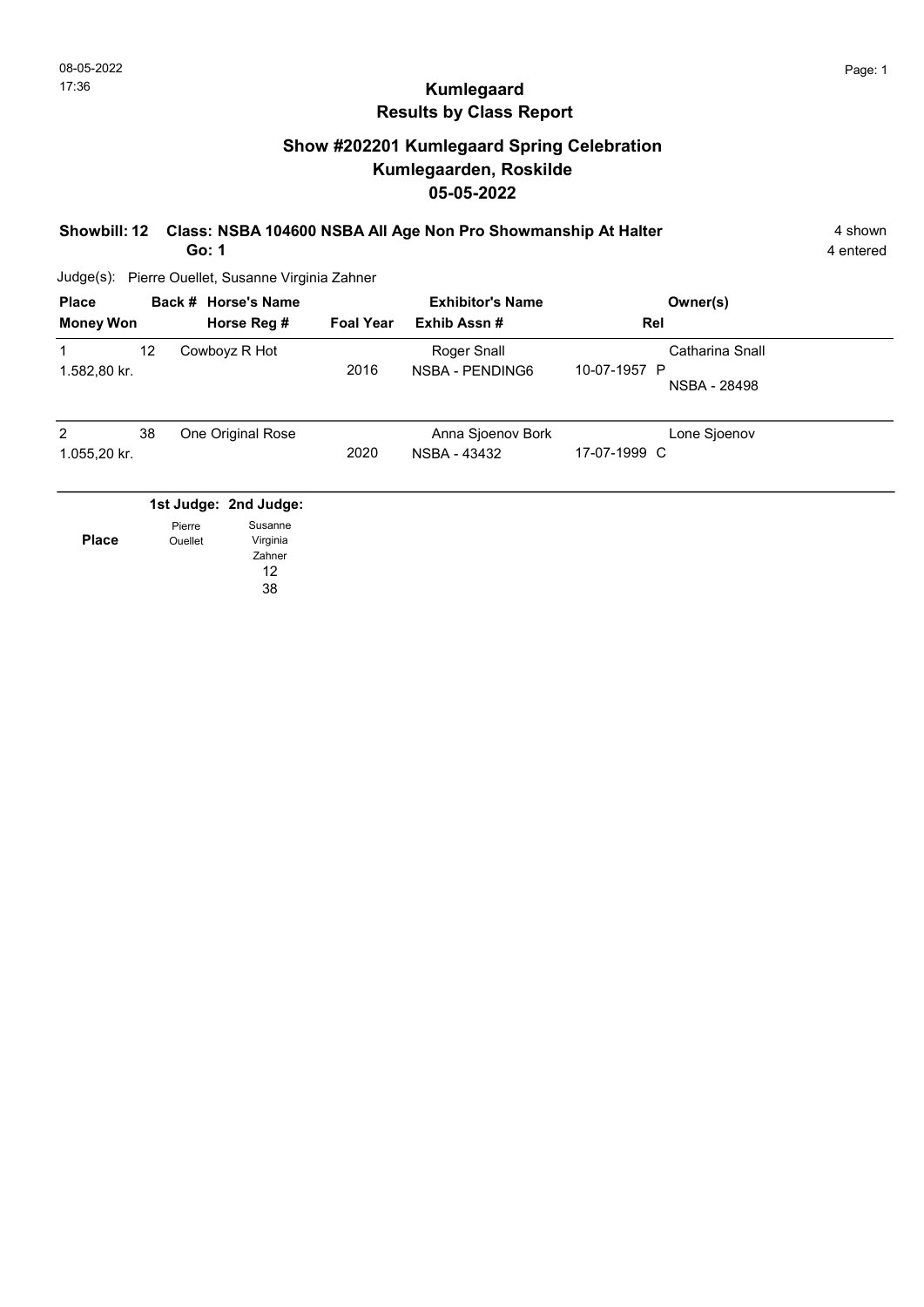## Show #202201 Kumlegaard Spring Celebration Kumlegaarden, Roskilde 05-05-2022

| <b>Showbill: 69</b> |    | Go: 1                                   |                  | Class: NSBA 160600 NSBA All Age Non Pro Hunt Seat Equitation |                    | 3 shown<br>3 entered |
|---------------------|----|-----------------------------------------|------------------|--------------------------------------------------------------|--------------------|----------------------|
| Judge(s):           |    | Pierre Ouellet, Susanne Virginia Zahner |                  |                                                              |                    |                      |
| <b>Place</b>        |    | Back # Horse's Name                     |                  | <b>Exhibitor's Name</b>                                      | Owner(s)           |                      |
| <b>Money Won</b>    |    | Horse Reg #                             | <b>Foal Year</b> | Exhib Assn#                                                  | Rel                |                      |
|                     | 18 | <b>Brave Awesome Asset</b>              |                  | Caroline L Hagelqvist                                        | Lennart Hagelgvist |                      |
| 1.388,10 kr.        |    |                                         | 2012             |                                                              | 01-01-1987 P       |                      |
|                     |    |                                         |                  |                                                              |                    |                      |
|                     |    | 1st Judge: 2nd Judge:                   |                  |                                                              |                    |                      |

Place Pierre Ouellet Susanne Virginia Zahner

18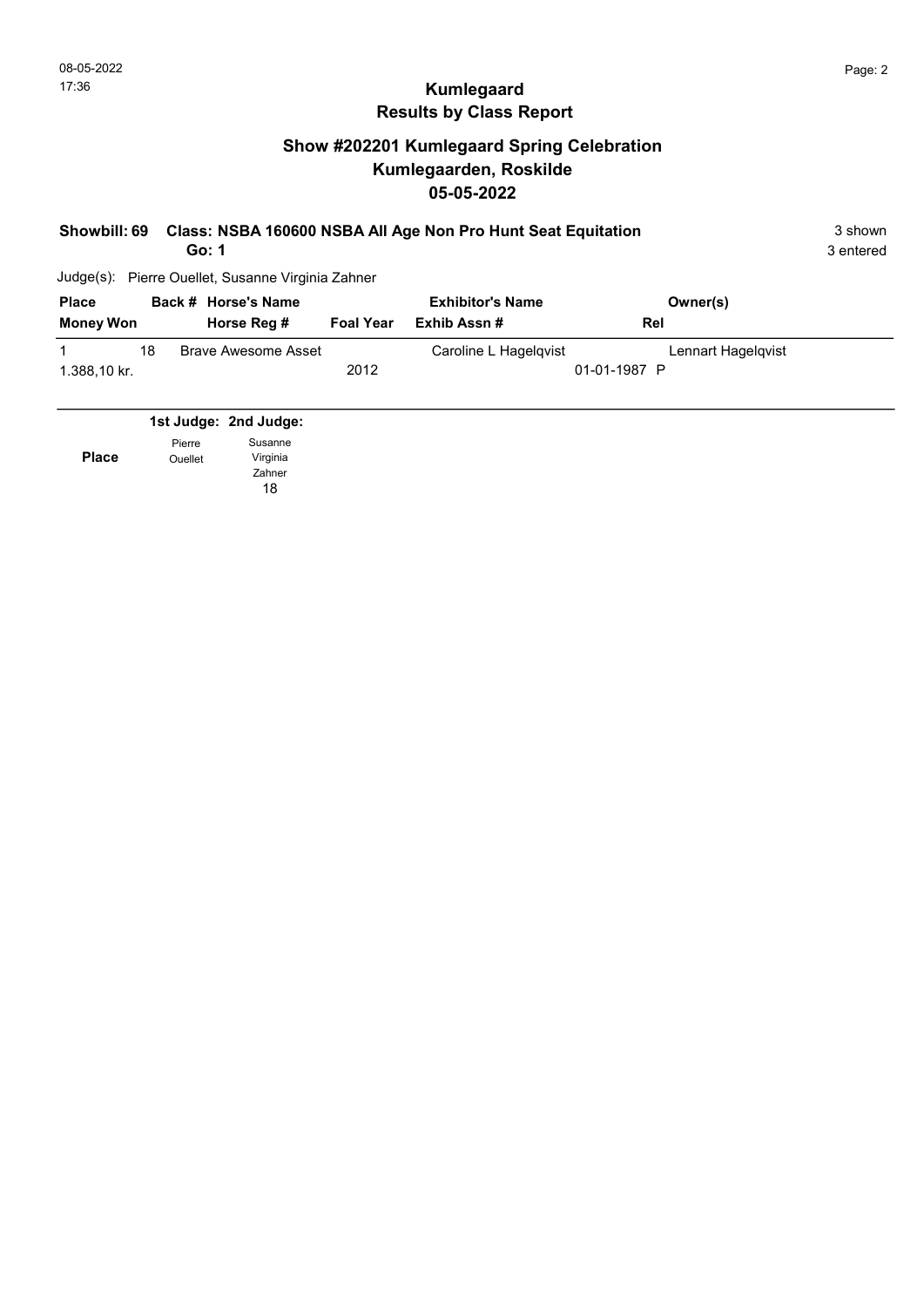### Show #202201 Kumlegaard Spring Celebration Kumlegaarden, Roskilde 05-05-2022

|  | Showbill: 70 Class: NSBA 120308 NSBA All Age Open Hunter Under Saddle | 2 shown |
|--|-----------------------------------------------------------------------|---------|
|--|-----------------------------------------------------------------------|---------|

Go: 1

Judge(s): Pierre Ouellet, Susanne Virginia Zahner

| <b>Place</b><br><b>Money Won</b> | Back # Horse's Name<br>Horse Reg # | <b>Foal Year</b> | <b>Exhibitor's Name</b><br>Exhib Assn# | Owner(s)<br>Rel               |
|----------------------------------|------------------------------------|------------------|----------------------------------------|-------------------------------|
|                                  | Coolest Krymsun Yet                |                  | Natasha Kronil Haukrog Moller          | Natasha Kronil Haukrog Moller |
| 3.319,00 kr.                     | NSBA - L066407                     | 2017             | <b>NSBA - 338</b>                      | <b>NSBA - 338</b>             |

1st Judge: 2nd Judge: Pierre Susanne

Ouellet

Place

7 Virginia Zahner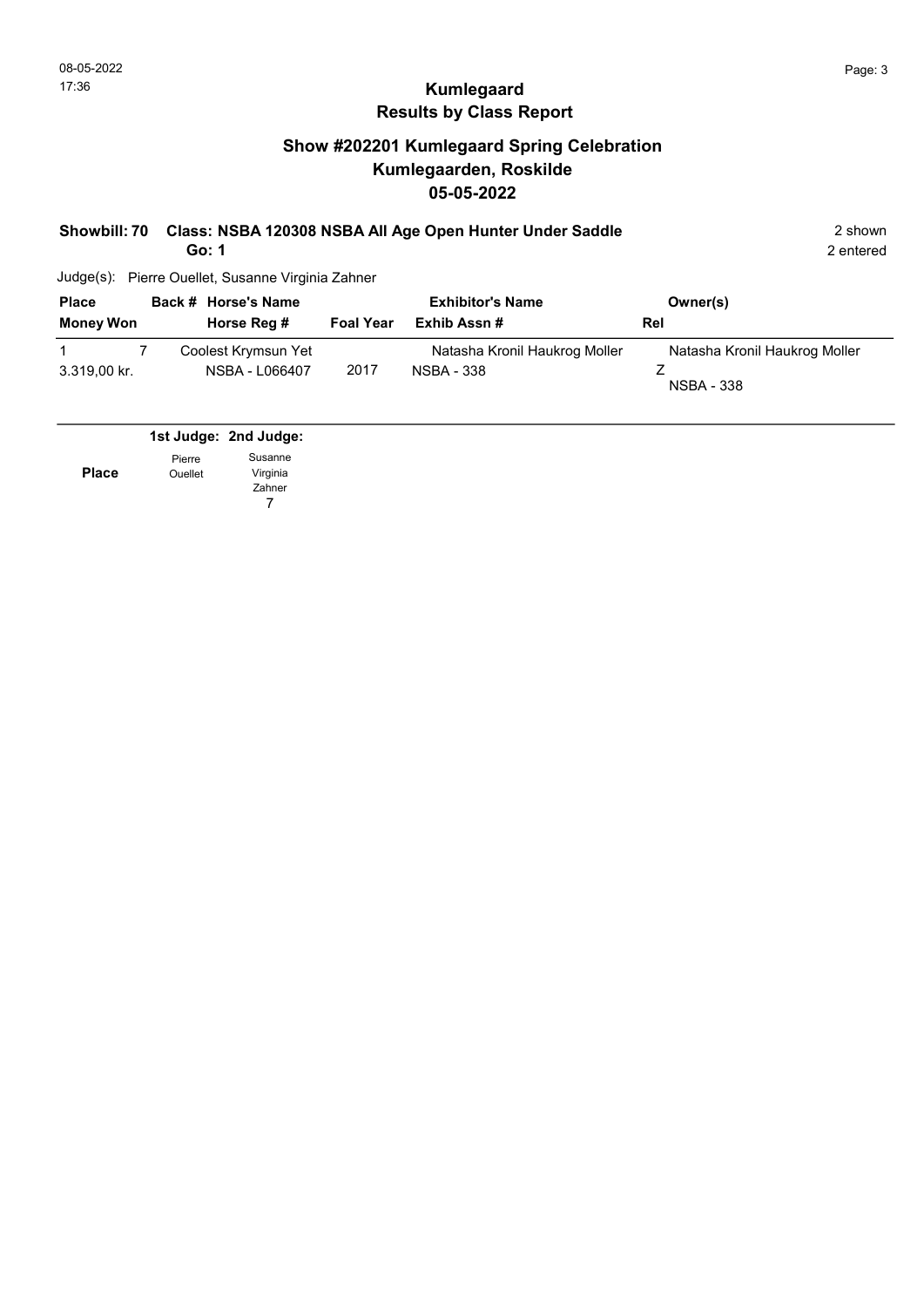## Show #202201 Kumlegaard Spring Celebration Kumlegaarden, Roskilde 05-05-2022

#### Showbill: 71 Class: NSBA 120608 NSBA All Age Non Pro Hunter Under Saddle 3 shown Go: 1

Judge(s): Pierre Ouellet, Susanne Virginia Zahner

| <b>Place</b><br><b>Money Won</b> |                   | Back # Horse's Name<br>Horse Reg # | <b>Foal Year</b> | <b>Exhibitor's Name</b><br>Exhib Assn# | Owner(s)<br>Rel         |
|----------------------------------|-------------------|------------------------------------|------------------|----------------------------------------|-------------------------|
| 1                                | 90                | RHRKrymsunlacedesign               |                  | Rebecca H Rasmussen                    | Berit And Kim Rasmussen |
| 1.135,13 kr.                     |                   |                                    | 2018             |                                        | 09-01-2008 C            |
| $\overline{2}$                   | 18                | <b>Brave Awesome Asset</b>         |                  | Caroline L Hagelqvist                  | Lennart Hagelqvist      |
| 882,88 kr.                       |                   |                                    | 2012             |                                        | 01-01-1987 P            |
| 3                                | 76                | Too Much Peyote                    |                  | Gitte Stoltenberg                      | Gitte Stoltenberg       |
| 504,50 kr.                       |                   |                                    | 2004             |                                        | 11-12-1964 Z            |
|                                  |                   | 1st Judge: 2nd Judge:              |                  |                                        |                         |
| <b>Place</b>                     | Pierre<br>Ouellet | Susanne<br>Virginia<br>Zahner      |                  |                                        |                         |

90 18 76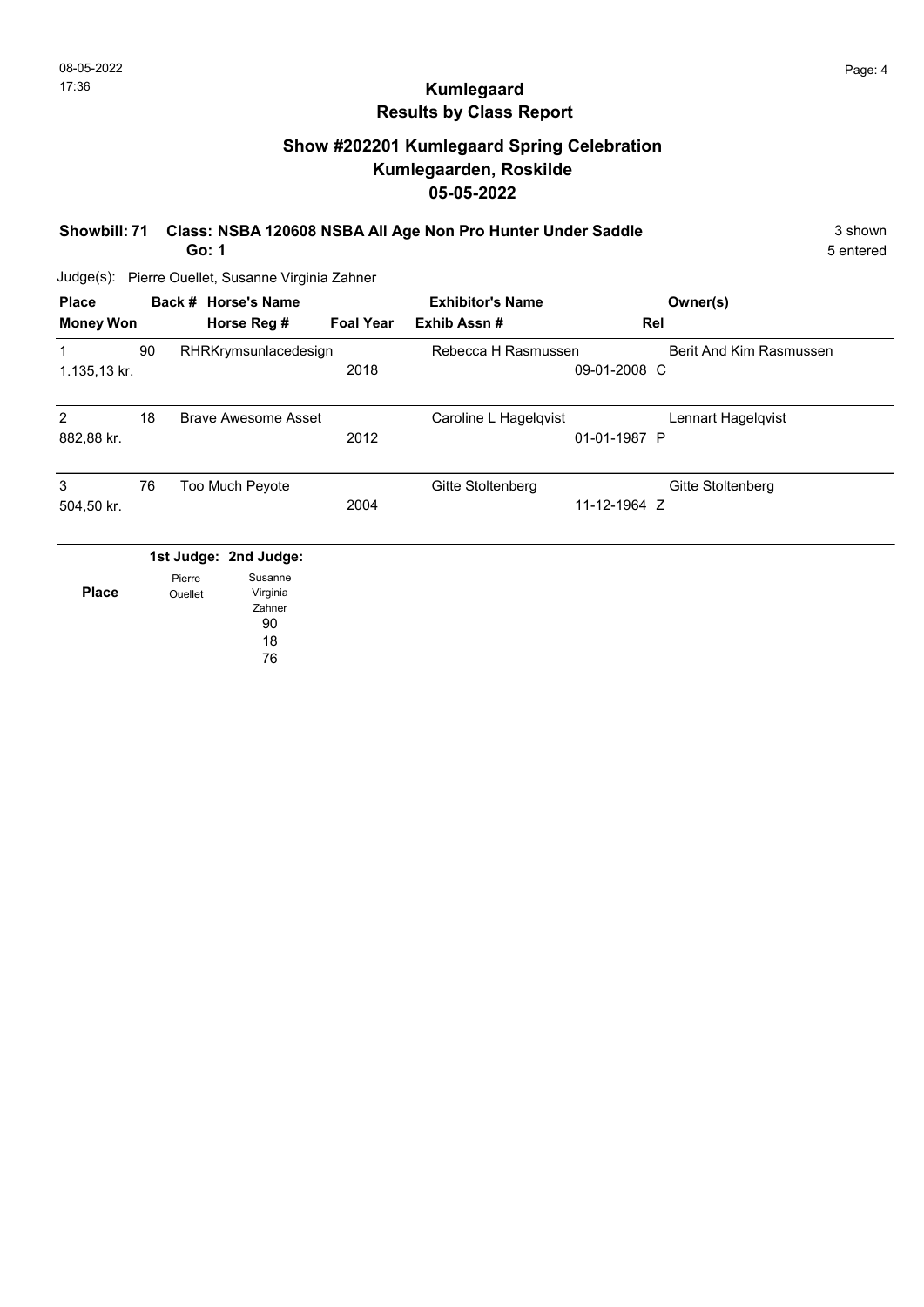## Show #202201 Kumlegaard Spring Celebration Kumlegaarden, Roskilde 06-05-2022

#### Showbill: 182 Class: NSBA 130600 NSBA All Age Non Pro Trail 4 Shown 4 Shown

Go: 1

5 entered

Judge(s): Pierre Ouellet, Susanne Virginia Zahner

| <b>Place</b><br><b>Money Won</b> |                   | Back # Horse's Name<br>Horse Reg # | <b>Foal Year</b> | <b>Exhibitor's Name</b><br>Exhib Assn# | Owner(s)<br>Rel |  |
|----------------------------------|-------------------|------------------------------------|------------------|----------------------------------------|-----------------|--|
|                                  | 45                | Little Mega Jac                    |                  | <b>Rikke Weis</b>                      | Morten Weis     |  |
| 1.258,88 kr.                     |                   |                                    | 2003             |                                        | 14-08-1995 A    |  |
| 2                                | 72                | <b>Brave Peppys Dream</b>          |                  | Sara Nilsson                           | Sara Nilsson    |  |
| 979,13 kr.                       |                   |                                    | 2013             |                                        | 11-12-1985 Z    |  |
| 3                                | 35                | RML Dunit In The Sun               |                  | Karin Johansson                        | Karin Johansson |  |
| 559,50 kr.                       |                   |                                    | 2007             |                                        | 23-09-1965 Z    |  |
|                                  |                   | 1st Judge: 2nd Judge:              |                  |                                        |                 |  |
| <b>Place</b>                     | Pierre<br>Ouellet | Susanne<br>Virginia                |                  |                                        |                 |  |

Ouellet

45 72 35

Zahner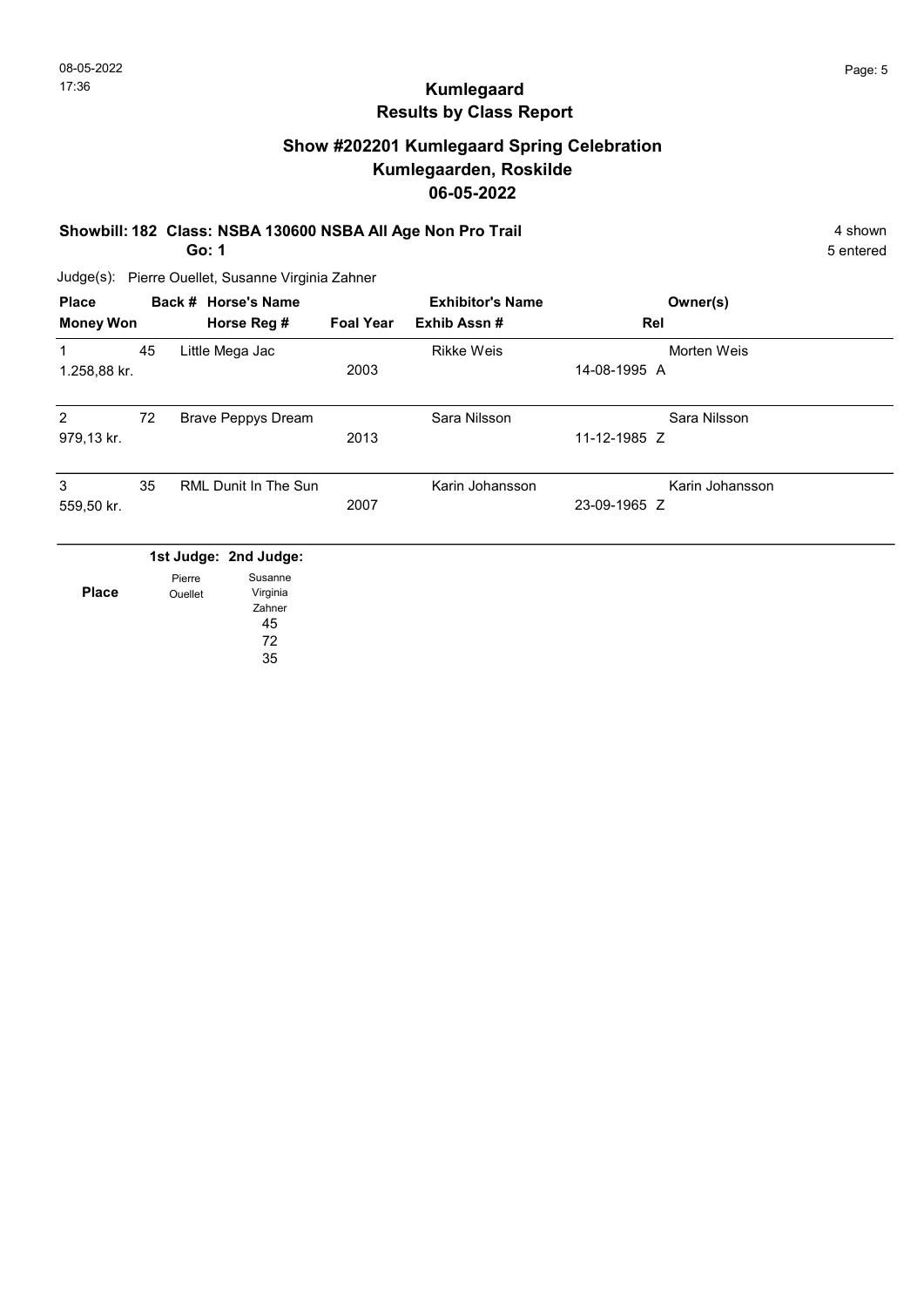## Show #202201 Kumlegaard Spring Celebration Kumlegaarden, Roskilde 06-05-2022

#### Showbill: 183 Class: NSBA 230300 NSBA Open Trail 5 Shown 5 Shown

Go: 1

6 entered

Judge(s): Pierre Ouellet, Susanne Virginia Zahner

| <b>Place</b><br><b>Money Won</b> |                | Back # Horse's Name<br>Horse Reg #                      | <b>Foal Year</b> | <b>Exhibitor's Name</b><br>Exhib Assn # | Owner(s)<br>Rel               |
|----------------------------------|----------------|---------------------------------------------------------|------------------|-----------------------------------------|-------------------------------|
| $\mathbf{1}$                     | 8              | <b>Xtreme Asset</b>                                     |                  | Natasha Kronil Haukrog Moller           | Indiya Savehearrt             |
| 1.780,65 kr.                     |                | NSBA - L047933                                          | 2007             | <b>NSBA - 338</b>                       | NSBA - 60362                  |
| 2                                | 45             | Little Mega Jac                                         |                  | <b>Rikke Weis</b>                       | Morten Weis                   |
| 1.384,95 kr.                     |                | 2003                                                    | 14-08-1995 A     |                                         |                               |
| 3                                | $\overline{7}$ | Coolest Krymsun Yet                                     |                  | Natasha Kronil Haukrog Moller           | Natasha Kronil Haukrog Moller |
| 791,40 kr.                       |                | NSBA - L066407                                          | 2017             | <b>NSBA - 338</b>                       | Ζ<br><b>NSBA - 338</b>        |
| 4                                | 61             | What A Brilliant Son                                    |                  | Dora Gocze                              | Jorgen Sandholm               |
| $0,00$ kr.                       |                |                                                         | 2010             |                                         | 01-08-1993                    |
| 5                                | 52             | <b>Brave N Lovely</b>                                   |                  | <b>Isabel Karlsdotter</b>               | Isabel Karlsdotter            |
| 0,00 kr.                         |                |                                                         |                  |                                         | 30-06-1983 Z                  |
|                                  |                | 1st Judge: 2nd Judge:                                   |                  |                                         |                               |
| <b>Place</b>                     |                | Susanne<br>Pierre<br>Virginia<br>Ouellet<br>Zahner<br>8 |                  |                                         |                               |

8 45 7

61

52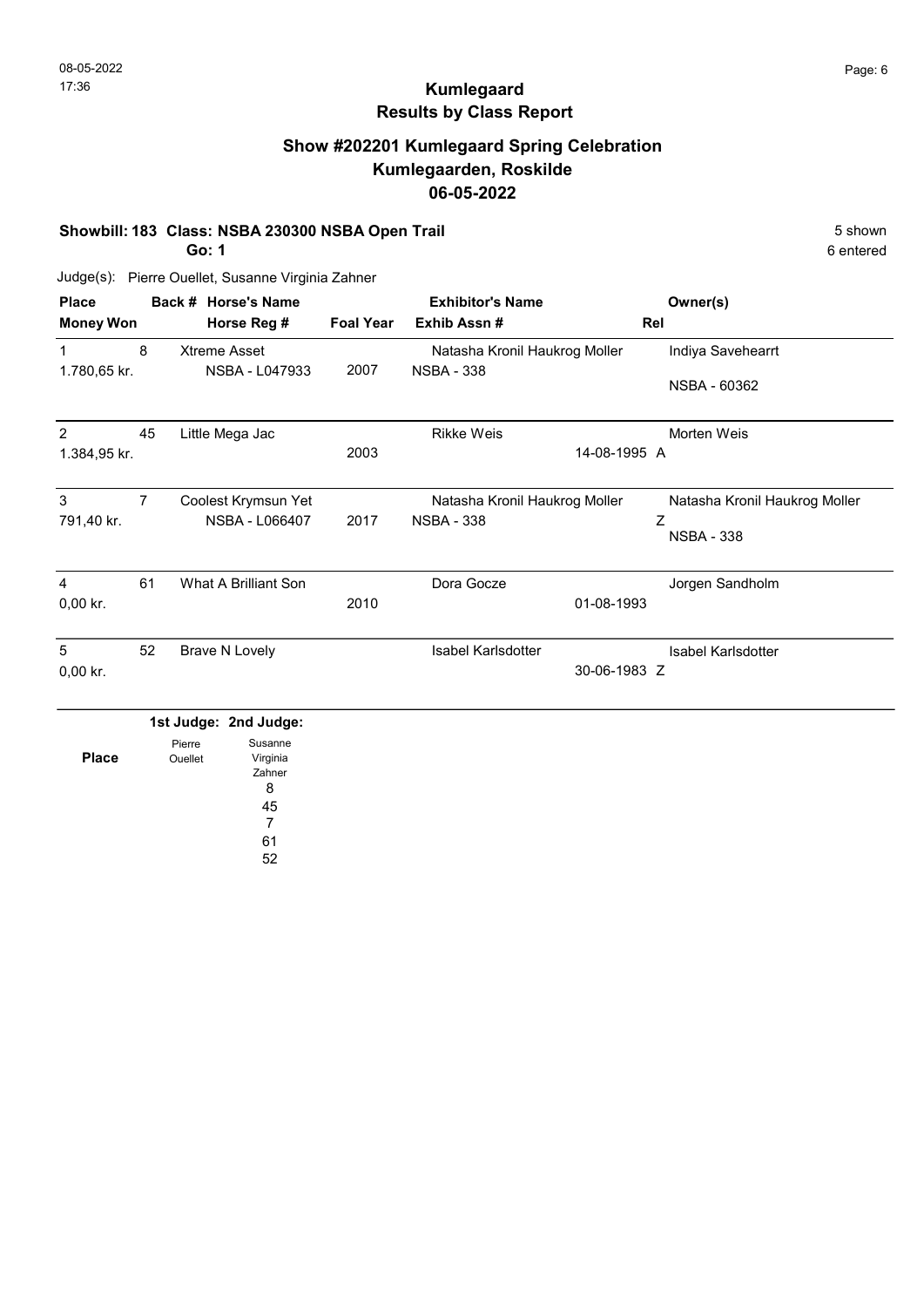## Show #202201 Kumlegaard Spring Celebration Kumlegaarden, Roskilde 06-05-2022

Showbill: 187 Class: NSBA 110308 NSBA All Age Open Western Pleasure 5 Shown

Go: 1

Judge(s): Pierre Ouellet, Susanne Virginia Zahner

| <b>Place</b>     |    | Back # Horse's Name                                                  |                  | <b>Exhibitor's Name</b>       |              | Owner(s)                  |  |
|------------------|----|----------------------------------------------------------------------|------------------|-------------------------------|--------------|---------------------------|--|
| <b>Money Won</b> |    | Horse Reg #                                                          | <b>Foal Year</b> | Exhib Assn#                   | Rel          |                           |  |
| $\mathbf{1}$     | 40 | Zippos Original Chex                                                 |                  | Mark Shaffer                  |              | <b>Bettan Almquist</b>    |  |
| 1.780,65 kr.     |    |                                                                      | 2016             | <b>NSBA - 12093</b>           |              |                           |  |
| 2                | 8  | <b>Xtreme Asset</b>                                                  |                  | Natasha Kronil Haukrog Moller |              | Indiya Savehearrt         |  |
| 1.384,95 kr.     |    | NSBA - L047933                                                       | 2007             | <b>NSBA - 338</b>             |              | NSBA - 60362              |  |
| 3                | 61 | What A Brilliant Son                                                 |                  | Dora Gocze                    |              | Jorgen Sandholm           |  |
| 791,40 kr.       |    |                                                                      | 2010             |                               | 01-08-1993   |                           |  |
| 4                | 18 | <b>Brave Awesome Asset</b>                                           |                  | <b>Therese Andersson</b>      |              | Lennart Hagelqvist        |  |
| 0,00 kr.         |    |                                                                      | 2012             |                               | 01-01-1988   |                           |  |
| 5                | 52 | <b>Brave N Lovely</b>                                                |                  | <b>Isabel Karlsdotter</b>     |              | <b>Isabel Karlsdotter</b> |  |
| $0,00$ kr.       |    |                                                                      |                  |                               | 30-06-1983 Z |                           |  |
|                  |    | 1st Judge: 2nd Judge:                                                |                  |                               |              |                           |  |
| <b>Place</b>     |    | Susanne<br>Pierre<br>Virginia<br>Ouellet<br>Zahner<br>40<br>$\Omega$ |                  |                               |              |                           |  |



52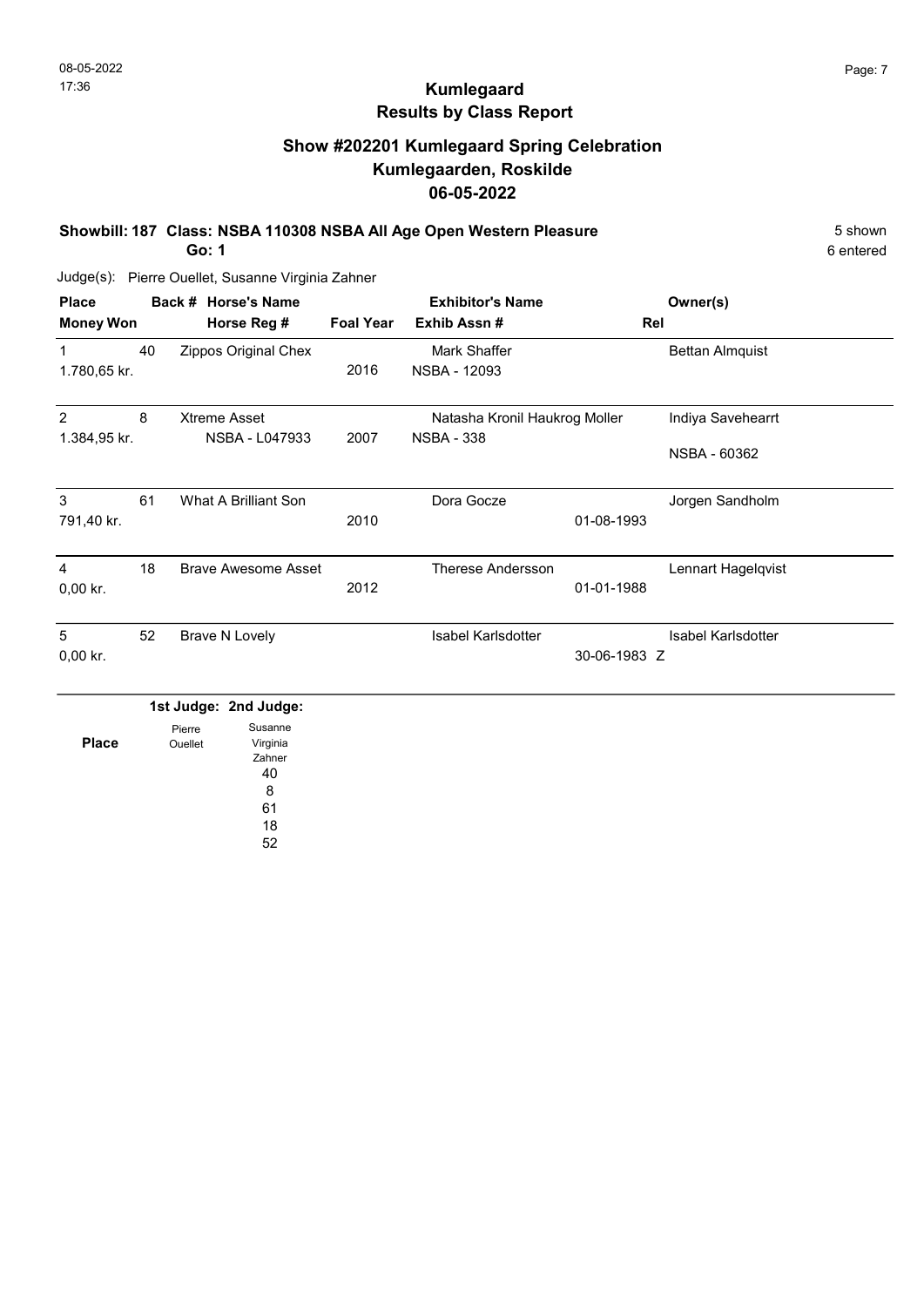## Show #202201 Kumlegaard Spring Celebration Kumlegaarden, Roskilde 06-05-2022

Showbill: 188 Class: NSBA 110608 NSBA All Age Non Pro Western Pleasure 3 Shown

Go: 1

Judge(s): Pierre Ouellet, Susanne Virginia Zahner

| <b>Place</b><br><b>Money Won</b> |                 |                   | Back # Horse's Name<br>Horse Reg #                                 | <b>Foal Year</b> | <b>Exhibitor's Name</b><br>Exhib Assn# | Owner(s)<br>Rel                                        |  |
|----------------------------------|-----------------|-------------------|--------------------------------------------------------------------|------------------|----------------------------------------|--------------------------------------------------------|--|
| 1<br>1.135,13 kr.                | 12 <sup>°</sup> |                   | Cowboyz R Hot                                                      | 2016             | Catharina Snall<br>NSBA - 28498        | Catharina Snall<br>16-12-1962 Z<br><b>NSBA - 28498</b> |  |
| $\overline{2}$<br>882,88 kr.     | 52              |                   | <b>Brave N Lovely</b>                                              |                  | <b>Isabel Karlsdotter</b>              | <b>Isabel Karlsdotter</b><br>30-06-1983 Z              |  |
| 3<br>504,50 kr.                  | 76              |                   | Too Much Peyote                                                    | 2004             | Gitte Stoltenberg                      | Gitte Stoltenberg<br>11-12-1964 Z                      |  |
| <b>Place</b>                     |                 | Pierre<br>Ouellet | 1st Judge: 2nd Judge:<br>Susanne<br>Virginia<br>Zahner<br>12<br>52 |                  |                                        |                                                        |  |

76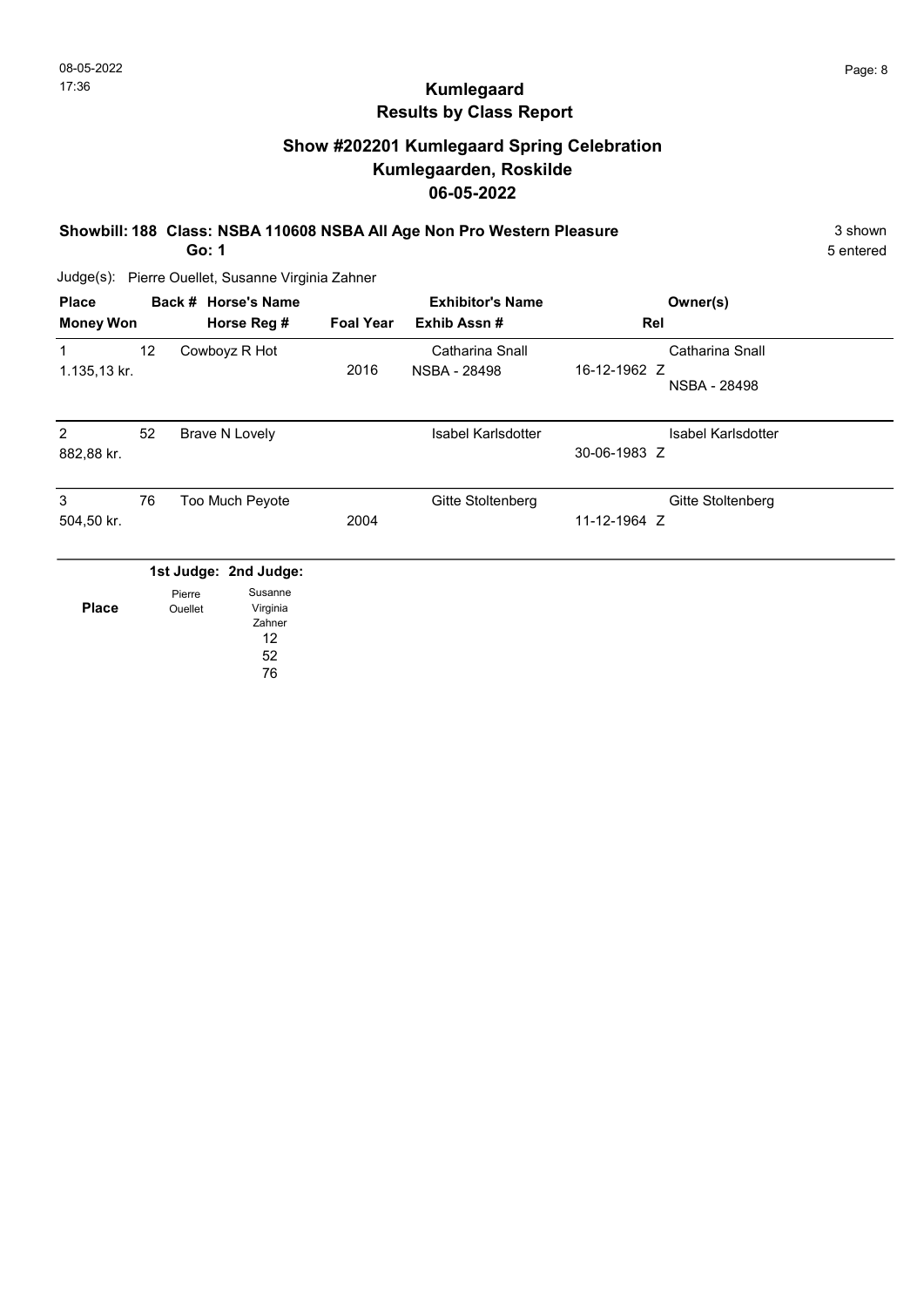## Show #202201 Kumlegaard Spring Celebration Kumlegaarden, Roskilde 07-05-2022

# Showbill: 236 Class: NSBA 150600 NSBA All Age Non Pro Western Horsemanship 3 Shown

Go: 1

Judge(s): Pierre Ouellet, Susanne Virginia Zahner

| <b>Place</b><br><b>Money Won</b> |    |                   | Back # Horse's Name<br>Horse Reg # | <b>Foal Year</b> | <b>Exhibitor's Name</b><br>Exhib Assn# | Owner(s)<br>Rel |  |
|----------------------------------|----|-------------------|------------------------------------|------------------|----------------------------------------|-----------------|--|
| 1                                | 45 |                   | Little Mega Jac                    |                  | <b>Rikke Weis</b>                      | Morten Weis     |  |
| 1.388,10 kr.                     |    |                   |                                    | 2003             |                                        | 14-08-1995 A    |  |
| 2                                | 69 |                   | <b>Riettas Starlight</b>           |                  | Ella Ohlen                             | Ella Ohlen      |  |
| 925,40 kr.                       |    |                   |                                    | 2012             |                                        | 28-06-2004 Z    |  |
|                                  |    |                   | 1st Judge: 2nd Judge:              |                  |                                        |                 |  |
| <b>Place</b>                     |    | Pierre<br>Ouellet | Susanne<br>Virginia<br>Zahner      |                  |                                        |                 |  |

45 69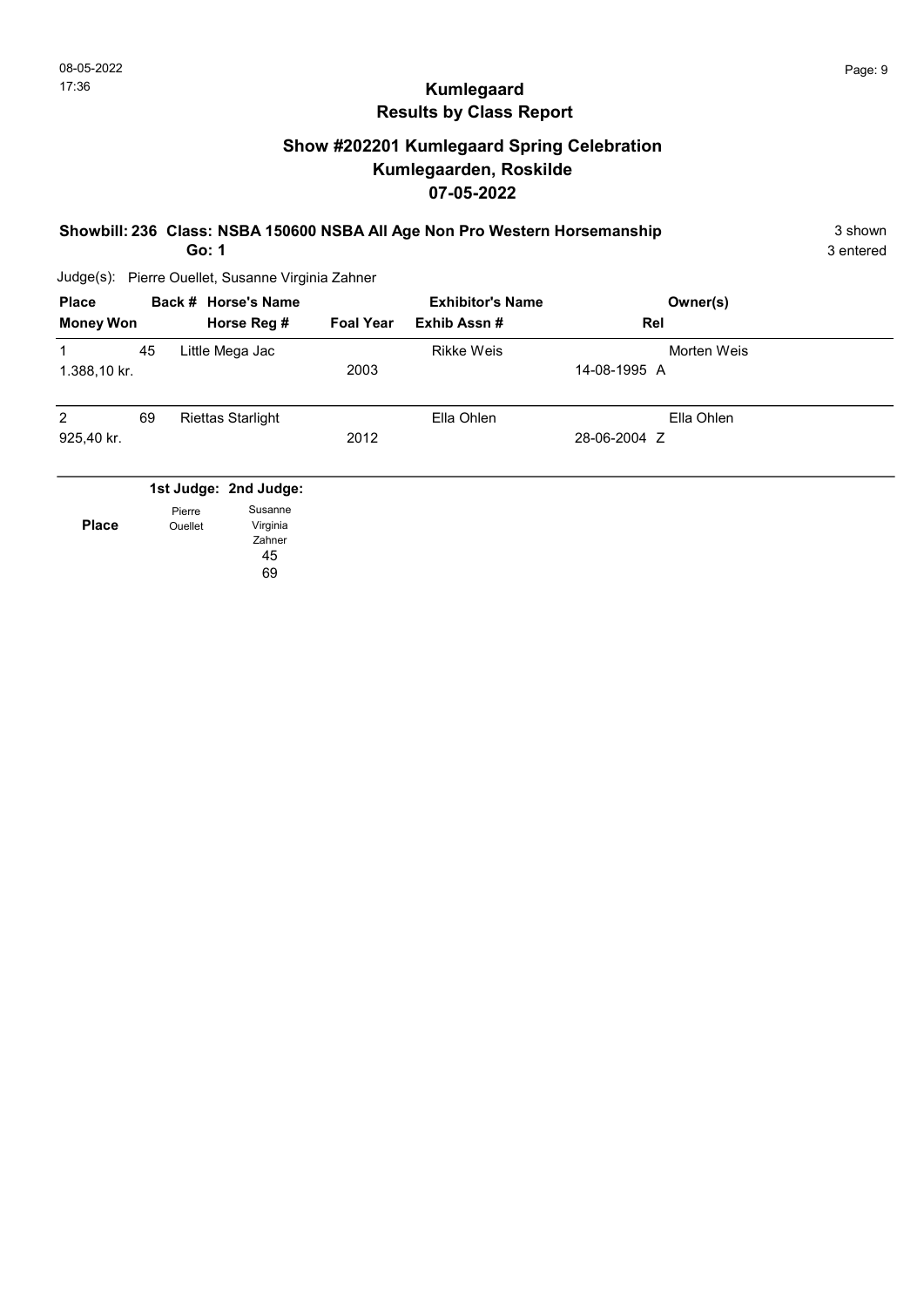## Show #202201 Kumlegaard Spring Celebration Kumlegaarden, Roskilde 08-05-2022

#### Showbill: 278 Class: NSBA 149600 NSBA All Age Non Pro Ranch Riding 2 Shown 2 shown

2 entered

Judge(s): Pierre Ouellet, Susanne Virginia Zahner

45

Go: 1

| <b>Place</b><br><b>Money Won</b> |    |                | Back # Horse's Name<br>Horse Reg # | <b>Foal Year</b> | <b>Exhibitor's Name</b><br>Exhib Assn# | Owner(s)<br>Rel             |
|----------------------------------|----|----------------|------------------------------------|------------------|----------------------------------------|-----------------------------|
| 1                                | 75 |                | Ha Yellow Emperor                  |                  | Pernille Bendix Christensen            | Pernille Bendix Christensen |
| 2.209,00 kr.                     |    |                |                                    | 2014             |                                        | 25-06-1968 Z                |
| $\overline{2}$                   | 45 |                | Little Mega Jac                    |                  | <b>Rikke Weis</b>                      | Morten Weis                 |
| $0,00$ kr.                       |    |                |                                    | 2003             |                                        | 14-08-1995 A                |
|                                  |    |                | 1st Judge: 2nd Judge:              |                  |                                        |                             |
|                                  |    | Pierre         | Susanne                            |                  |                                        |                             |
| <b>Place</b>                     |    | <b>Ouellet</b> | Virginia<br>Zahner                 |                  |                                        |                             |
|                                  |    |                | 75                                 |                  |                                        |                             |